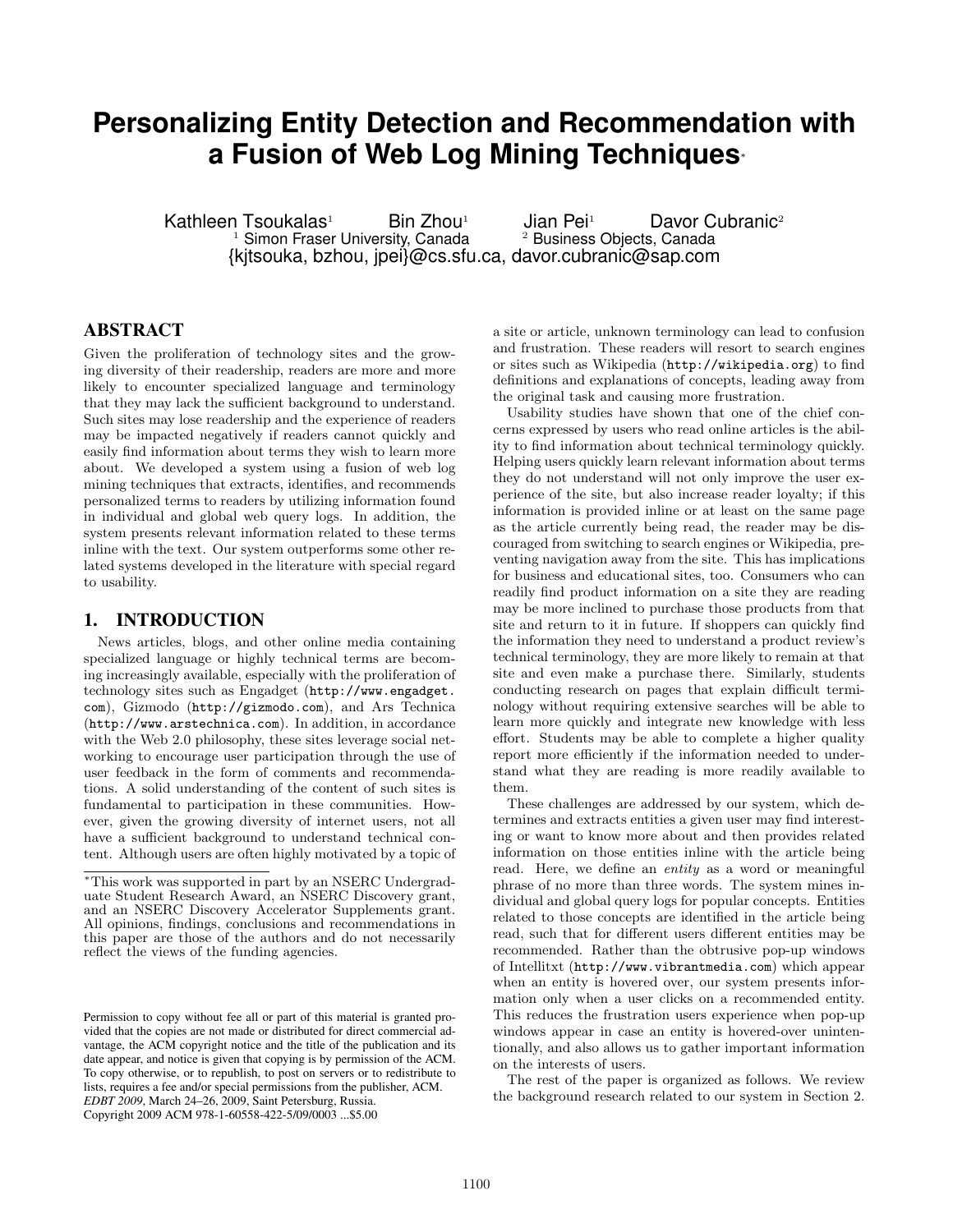

Figure 1: The architecture of the system.

We then provide an overview of the technical strengths of our system in Section 3. We report the experimental results in Section 4, and conclude the paper in Section 5.

## 2. RELATED WORK

There are several existing systems related to our work. First, Wikipedia provides a rudimentary entity recommendation system whereby certain terms found on a given Wikipedia page are labeled as hyperlinks. However, Wikipedia is not personalized, since all users see the same links on a given page, some users will see links for terms they already understand. In addition, this system forces the user to navigate away from their current page in order to find the related information.

Improvements are presented by various advertisement systems, such as Google's Gmail (http://mail.google.com) and AdSense (http://www.google.com/adsense). These systems have limited personalization that is obtained by mining related sources such as users' emails. However, they lack the ability to present the information inline. Another group of systems such as Kontera (http://www.kontera. com/demo.aspx) or Intellitxt have inline labeling, but fail to include personalization. Lastly, a new system, Contextual Shortcuts [3], provides both inline labeling and limited personalization.

We improve the personalization aspect of such systems and introduce the ability to adapt to a user's changing interests, addressing the main interaction challenges presented. We combine the strengths of the previous systems in several entity detection heuristics and incorporate natural language processing (NLP) techniques.

### 3. AN OVERVIEW OF THE SYSTEM

Our system aims at identifying a small number of entities within the text of the page a user is reading. These entities should be chosen such that the user is interested in learning more about them. We consider first, the text of the page (are the keywords explained well?), second, the user's background knowledge (does the user already understand these keywords?), and third, the topic trends (is the topic of a given keyword currently trendy?). Our system combines the results of each of the above factors to determine which entities should be labeled inline with the text. If the user wishes to learn more about a particular entity, they can click on it and the information will appear in a pop-up window. The information presented consists of a summary extracted from the results of a search query of the entity and user's interest.

Our system's conceptual architecture is shown in Figure 1. Next, we describe techniques for mining information to provide personalized entity detection.

#### 3.1 Mining Trends in Global Query Logs

A keyword that has been searched for recently by a large population of users is also quite likely to be interesting to an individual [3]. This leads to a heuristic for currently trendy topics. We mine a window  $W$  in a global web query log, where  $W$  is taken to be the queries found in the log from the last 30 days. We then identify candidate entities in the query log and find each entity's frequency. We take this frequency to represent the entity's popularity in the current time window.

#### *3.1.1 Pre-computing Frequencies*

We use a co-occurrence frequency calculation in the query log to identify a set of candidate entities. First, we must find the frequency of each word and the co-occurrence value of each two- and three-word phrase in the query log. These values are pre-computed in an offline step due to the expensive nature of such calculations for large logs. The precomputation is as follows: first, we find the frequency of each valid word in the global query log in a single scan of the entire log. Valid words are those that are not found in a stop list. Also, words consisting solely of punctuation are removed. Each valid word and its corresponding frequency are then stored in a background database. We scan the log again to compute the frequency of each pair of adjacent words in the log, and once again for contiguous three word phrases.

The co-occurrence frequencies are important in determining the meaningfulness of an entity. For each twoword phrase  $\langle w_1, w_2 \rangle$  in the our table of two-word phrases and their frequencies, we calculate the co-occurrence frequency  $CoFreq(\langle w_1, w_2 \rangle) = \frac{f(\langle w_1, w_2 \rangle)}{f(w_1)f(w_2)},$  where  $f(\langle w_1, w_2 \rangle)$ ,  $f(w_1)$  and  $f(w_2)$  are the frequency of the two-word phrase  $\langle w_1, w_2 \rangle$ , the frequencies of one-word phrase  $w_1$  and  $w_2$ , respectively, in the current window  $W$  of the global query log.

We ensure that each normalized co-occurrence passes a certain threshold value  $\theta$  in order to keep only those cooccurrences which are likely to be meaningful entities.

#### *3.1.2 Extracting Entities from the Current Web Page*

Extracting entities and their co-occurrences from web logs may suggest entities of interest to users, but it is also necessary to consider the text being read by a user and the entities contained therein. Thus, we analyze words found in each sentence of the document  $D$  being read. We then determine if a word segment  $\langle w_1, w_2 \rangle$  belongs to a candidate entity, and incorporate "concept extension" [3] to determine entities of a maximum length of three words. For example, if the phrase "Simon Fraser University" has a total frequency similar to that of the length-2 subsequences "Simon Fraser" and "Fraser University", we extend the entity to contain all three words. If we determine that the three-word phrase is not an entity, we then consider its constituent two-word phrases and check if they themselves are meaningful. We do not consider four word phrases since they are statistically rarely likely to occur.

Several previous studies [3] show that using word cooccurrences alone may not be very accurate, which is why we apply this method to the document being read as well as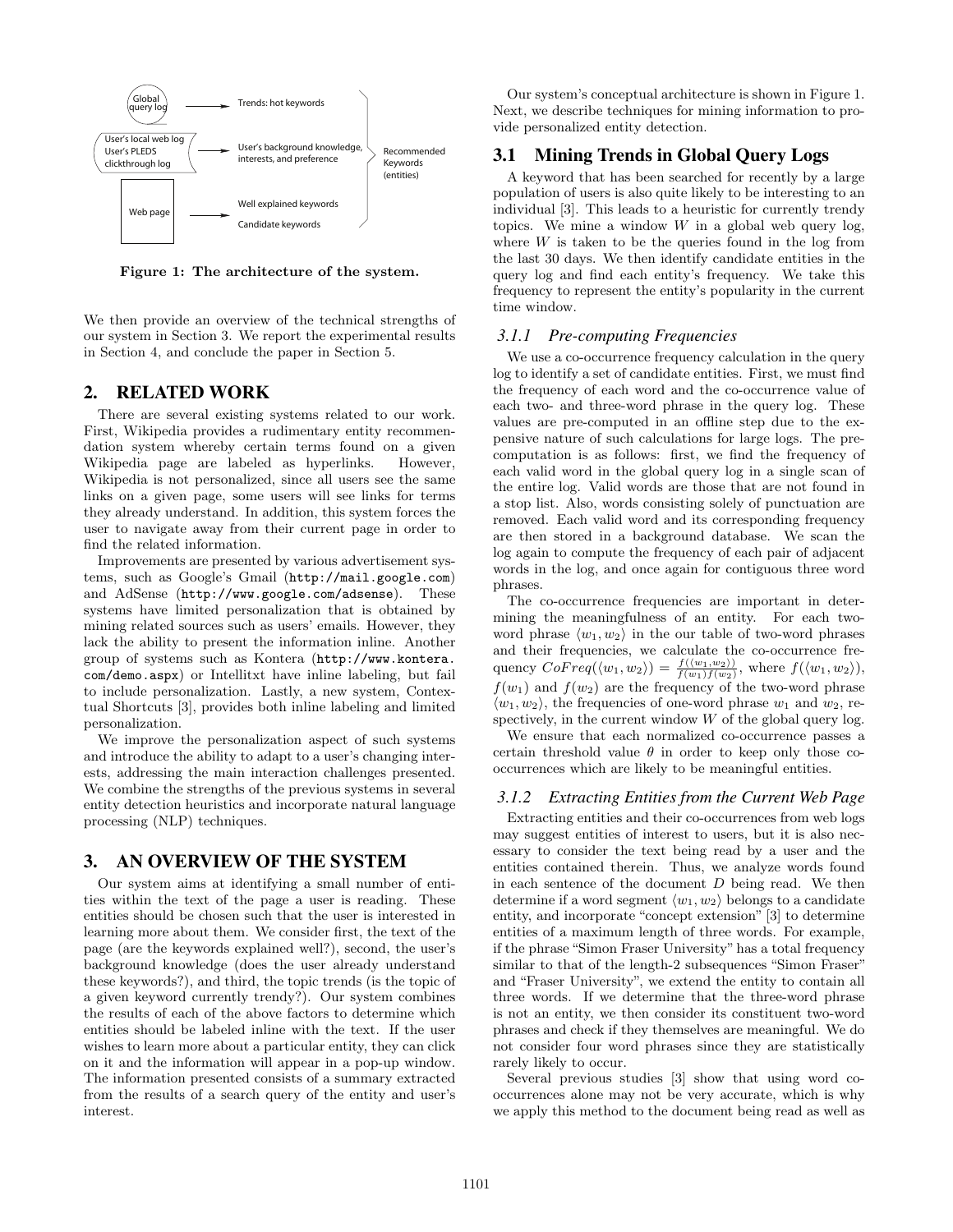our query log to find meaningful entities. Only terms found in the document that also appear frequently in the query log will be considered as candidate entities. Our use of "concept extension"is biased towards longer and more specific entities as well, which allows us to obtain meaningful results when combined with our co-occurrence mining technique.

## 3.2 Mining Local Logs

A user's background knowledge is also important in determining a user's interest. Our model takes this into account by considering whether an entity has already appeared in the text or if a user has recently clicked on it. In these cases, it is not likely that the user will want to learn about the entity again, so our system is less likely to label subsequent appearances. We mine two data sources to determine the background interest of users, a user's local web log as well as her/his click-through history.

#### *3.2.1 Mining Local Web Log Data*

Local web logs contain information on, for an entity, whether a user has recently queried the entity or some other entities highly related. Our system uses this information in two ways.

First, we consider whether an entity has recently been queried by a user. If so, the user may not be interested in the entity in the near future. We model this by the query freshness of the entity. If an entity e was queried at time instants  $t_1, \ldots, t_m$ , the *query freshness* of *e* is defined as instants  $t_1, \ldots, t_m$ , the *query freshness* or *e* is denned as<br>  $QueryFresh(e) = 1 - \sum_{i=1}^{m} \alpha^{t-t_i}$ , where *t* is the current time instant and  $\alpha$  is a decaying factor between 0 and 1. The larger the query freshness, the more interesting an entity is.

Second, we consider whether a user has an interest in the category of a particular entity. That is, if many entities in the same category of e were queried before, e may also be of interest to the user. To model the entity ontology, we use the concept of sense arisen from WordNet [4], which refers to the meaning of a word it belongs to. Each word may have several senses, with each belonging to a different synset, which in turn is a group of synonyms. The senses in WordNet have a taxonomy structure.

The Adapted Lesk Algorithm [1] disambiguates between words by comparing a target word  $w<sub>i</sub>$  to surrounding words using a measure of semantic similarity. We thus finding the most appropriate sense and part of speech for  $w_i$ . We use the WordNet [4] semantic lexicon and its .NET library, WordNet.NET (http://opensource.ebswift.com/) for the implementation.

We find and maintain an *interest vector* for each user, which contains the most popular senses found in the user's local log, as well as the frequencies of the senses. To find the most popular senses, we find the most likely sense for each word in each query of the local log. The k most frequent senses are included in the user's interest vector. The interest vector for a user  $u_i$  is  $V(u_i)$  =  $\langle (sen_1, freq_1), \ldots, (sen_j, freq_j), \ldots \rangle$ , where  $sen_j$  represents a sense and  $freq_j$  represents the frequency of sense  $sen_j$ .

The *interestscore* of an entity  $e_j$  for a given user  $u_i$  is determined as follows. If  $e_j$ 's total number of senses is  $n$ , we assume each sense of  $e_j$  has probability  $\frac{1}{n}$ . Then, if  $e_j$ 's senses  $sen_{i_1}, \ldots, sen_{i_t}$  also appear in the user's interest vector,  $V(u_i)$ , we calculate the interest score of  $e_j$  as est vector,  $V(u_i)$ , we calculate the interest score of  $e_j$  as  $IS_{u_i}(e_j) = \sum_{k=1}^{i} \frac{1}{n \times freq_{u_i}(sen(i_k))}$ , which measures the likelihood that an entity will be interesting to the user.

#### *3.2.2 Mining System Click-through History*

Our system relies on click-through data as an implicit user feedback. That is, if a user has previously clicked an entity labeled by our system, then she/he is less likely to click it again in the near future. On the other hand, if the same entity labeled by our system is never clicked, then it is also unlikely to be clicked on in the near future.

We model these ideas by mining a user's historical clickthrough data. Each time a user clicks on an entity, we record the data and compute the click freshness by incorporating a decaying factor. In this way, the longer ago an entity has been clicked, the lower the click freshness is. Thus entities with a higher *click freshness* score are less likely to be clicked again than entities with a lower score.

Click freshness is calculated as follows: if an entity e was clicked at time instants  $t_1, \ldots, t_m$ , the *click freshness* of *e* is cncked at time instants  $t_1, \ldots, t_m$ , the *cuck gresnness* or *e* is defined as  $ClickFresh(e) = 1 - \sum_{i=1}^{m} \alpha^{t-t_i}$ , where *t* is the current time instant and  $\alpha$  is a decaying factor between 0 and 1. The lower the click freshness, the more interesting an entity is assumed to be.

## 3.3 Mining the Current Web Page

If an entity e on the current page is well-explained, then it is unlikely the user will need to learn more about it by clicking on it. Thus we propose an explanative score to address whether an entity is well explained or not. Given an entity  $e$ , the explanative score of  $e$  is computed by checking all entities surrounding e (i.e., in a small window centered at e) for their semantic relatedness to e. To measure semantic relatedness, again we base our algorithm on the Adapted Lesk Algorithm [2]. Let  $e_1, \ldots, e_n$  be the set of entities surrounding  $e$  in a window. Then, the explanative score of  $e$ is calculated as  $ES(e) =$  $\frac{\sum_{i=1}^{n} \frac{1}{dist(e,e_i)}}{n}$ , where  $dist(e,e_i)$  is the semantic distance between  $e$  and  $e_i$ , as used in [7]. The larger the explanative score, the better explained the entity.

Since each entity determined via the co-occurrence method must be compared to each of its surrounding entities when determining *explanative score*, efficiency is a challenge. To keep it efficient, we limit the window size. This reduces computational time, but also reduces the accuracy of the part-of-speech tagging. Therefore, we introduce some precomputation techniques to mitigate the problem. The idea is to keep a list of pairs of entities that have previously been compared, along with their corresponding similarity scores. Then, during the *explanative score* calculation, we check if the pair of entities in question is already in this list. If it is, we can simply use the pre-computed score. Otherwise, we assign the pair a score of 0 and store it in the list. This models our assumption that an entity pair is not very common if it has not been previously encountered, which indicates that the pair of entities are not highly semantically related. However, if we encounter the pair a second time, the pair of entities are no longer assumed to be uncommon and the previous score of 0 is replaced with the actual calculated score. Now the score has been calculated, and will be used in subsequent encounters of this pair. This negates the need to compute the semantic similarity every time.

An entity may appear multiple times in a single page. In this case, we find the largest explanative score among the multiple occurrences and use that in our overall model. Thus, if an entity is quite well-explained somewhere on the page, there is a decreased need to label and explain it again